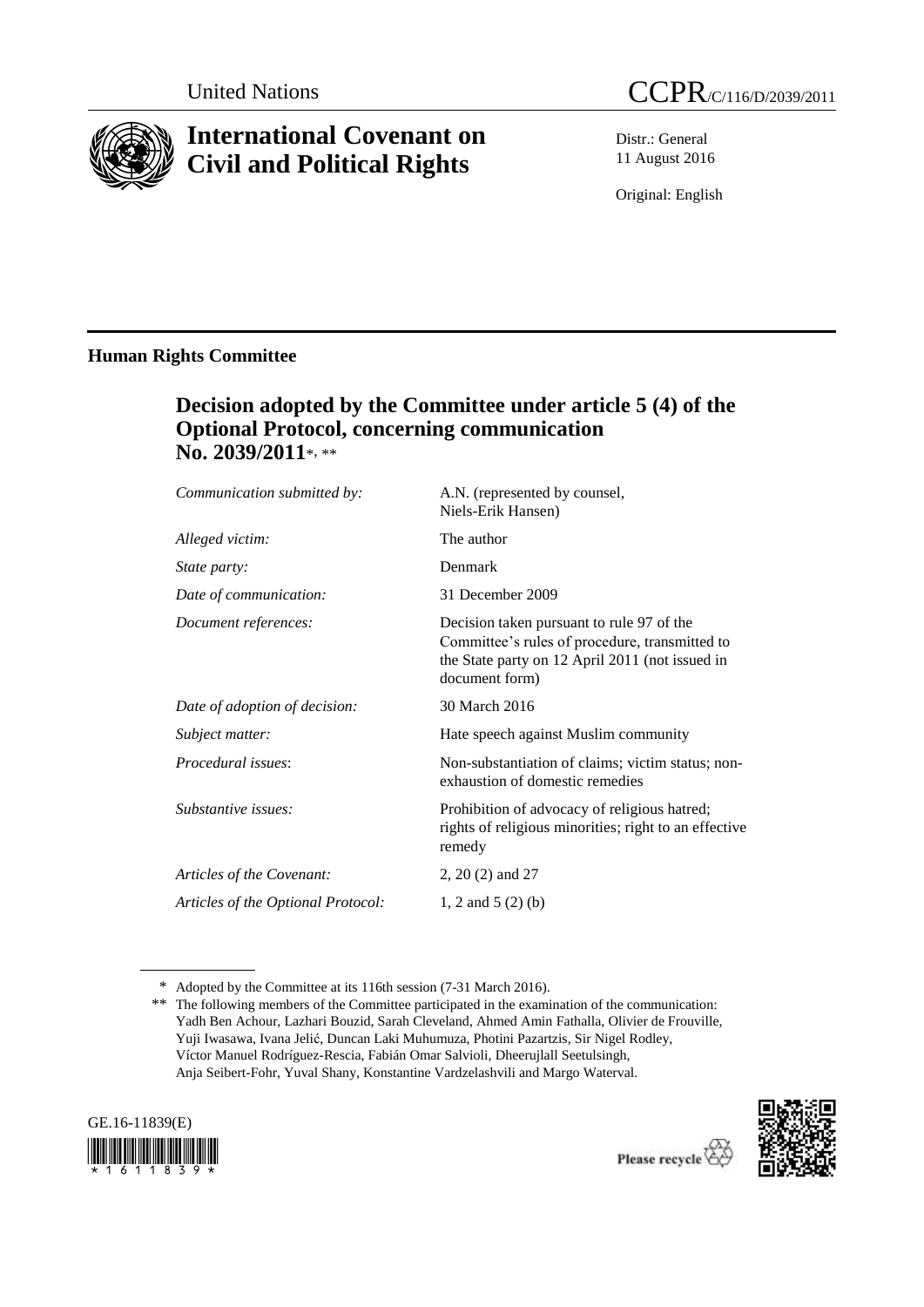1. The author of the communication is A.N., a Muslim residing in Denmark. He claims to be victim of a violation by Denmark of articles 2, 20 (2) and 27 of the Covenant. He is represented by counsel. The Optional Protocol entered into force for the State party on 23 March 1976.

#### **Factual background**

2.1 In September 2005, a Member of Parliament for the Danish People's Party, Louise Frevert, published on her website a set of articles under the headline "Articles no one dares to publish". The articles to which she referred contained statements accusing Muslims of believing that that they have a right "to rape Danish girls and knock down Danish citizens" and proposals for "deporting young immigrants to Russian prisons", with additional remarks that "even this solution is a short-term one, because when they return, they will be even more determined to kill Danes". The articles also compared Islam with cancer. The publication received considerable media attention and, as a result, the webmaster of Ms. Frevert's site, E.T., was interviewed in a news broadcast on 1 October 2005. During the interview, he stated that he was responsible for having uploaded the articles to the site.

2.2 On 30 September 2005, the Documentation and Advisory Centre on Racial Discrimination, a non-governmental organization acting on behalf of the author, filed a complaint against Ms. Frevert with the Copenhagen police, alleging a violation of section 266b of the Criminal Code of Denmark, which prohibits hate speech. <sup>1</sup> On 4 and 10 October 2005, the Copenhagen police interviewed E.T. and charged him with a violation of section 266b. When interviewed, he stated that he had accidentally uploaded the disputed articles onto Ms. Frevert's website as he was uploading other material. On 11 October 2005, the Copenhagen police interviewed Ms. Frevert under caution. At the interview, she explained that the disputed articles had neither been edited nor approved by her, that they had been uploaded onto her website without her consent, and that she learned about them only when she started to receive phone calls from several reporters while she was in the United Kingdom of Great Britain and Northern Ireland.

2.3 In a letter dated 13 October 2005, the Commissioner of the Copenhagen police notified the Documentation and Advisory Centre on Racial Discrimination that investigations against Ms. Frevert had been discontinued since it could not be found with the certainty required for conviction that Ms. Frevert had intended to disseminate the quotations in question, as both she and her webmaster had stated that she was unaware of the content of the articles. The Regional Public Prosecutor upheld the decision on appeal on 13 December 2005, with no further appeal being allowed.

2.4 The Copenhagen police forwarded the case file concerning E.T., attached to a letter dated 30 December 2005, to the Helsingor police for further investigation. On 19 January 2006, the Helsingor police recommended that the Regional Public Prosecutor withdraw charges against E.T. on the basis that it could not be proved, in light of the latter's statements, that the articles had been published intentionally. On 8 February 2006, the Regional Public Prosecutor requested the Chief Constable of Helsingor to pursue further investigations, including digital forensic examinations.

<sup>&</sup>lt;sup>1</sup> Section 266b of the Criminal Code provides the following:

<sup>(1)</sup> Any person who, publicly or with the intention of wider dissemination, makes a statement or imparts other information by which a group of people are threatened, insulted or degraded on account of their race, colour, national or ethnic origin, religion, or sexual orientation shall be liable to a fine or imprisonment for a term not exceeding two years.

<sup>(2)</sup> In determining the sentence, it is considered an aggravating circumstance if the conduct can be characterized as propaganda activities.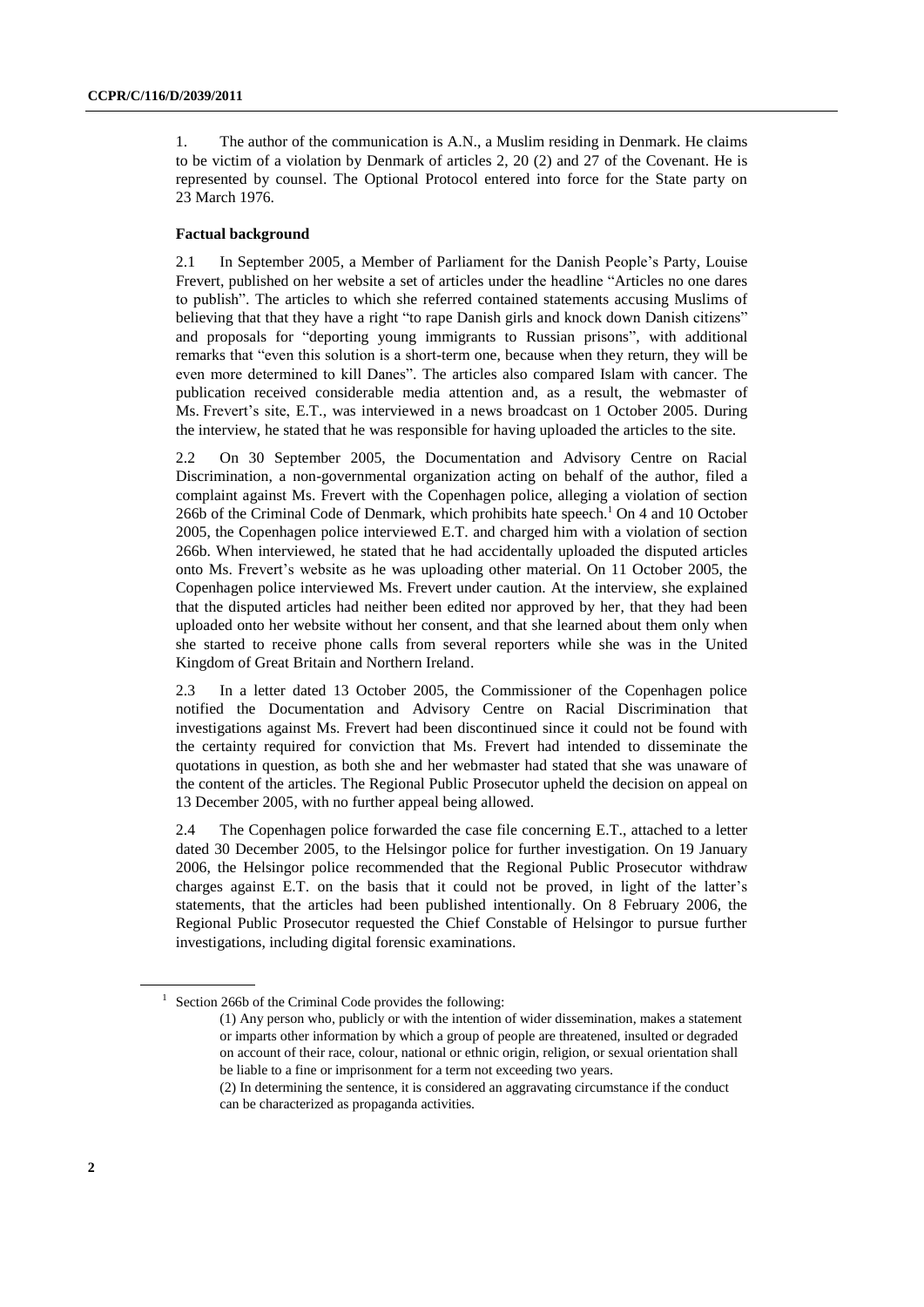2.5 On 10 February 2006, the Documentation and Advisory Centre on Racial Discrimination submitted a communication to the Committee on the Elimination of Racial Discrimination on behalf of the author. In its decision of 8 August 2007, that Committee declared the communication inadmissible for falling outside the scope of the International Convention on the Elimination of All Forms of Racial Discrimination.<sup>2</sup>

2.6 On 4 January 2007, the Documentation and Advisory Centre on Racial Discrimination filed a complaint against E.T. with the Copenhagen police.

2.7 On 3 February 2009, the North Zealand police submitted the outcome of the additional investigations on E.T., which were based on further interviews and digital forensic examinations of the server administrator logs, and maintained the recommendation to withdraw charges. On 18 March 2009, the regional prosecutor submitted the case to the Director of Public Prosecutions, also recommending the withdrawal of the charges. On 5 May 2009, the Director of Public Prosecutions decided to withdraw the charges against E.T. on the basis of insufficient evidence proving that he had intended to publish the articles. On 4 June 2009, the Documentation and Advisory Centre on Racial Discrimination appealed this decision to the Ministry of Justice. On 2 July 2009, the Ministry rejected the appeal, considering that the author was not entitled to complain because the statements made about Muslims in the articles were of a general nature and affected a large and indefinite number of persons, and that the author had failed to justify any particular interest in the outcome of the case other than a personal, moral and emotional one. The decision was final. The author notes that domestic remedies have been exhausted, given that the public prosecuting authority has the exclusive competence to bring to court cases based on section 266b of the Criminal Code.

# **The complaint**

3.1 The author claims to be the victim of violations by the State party of articles 2, 20 (2) and 27 of the Covenant. He contends that the State party has failed to take effective measures against yet another incident of hate speech against Muslims in Denmark by Members of Parliament belonging to the Danish People's Party, despite the existence of a specific provision (article 266b) in the Criminal Code prohibiting such acts. The statements in the disputed articles, which are part of a Danish People's Party campaign to build up hatred against Danish Muslims, are a personal insult to him and constitute discrimination against him. The statements create a hostile islamophobic environment and put him at risk of assault, for example, when working in the street, by people who are influenced by the statements. A study published by the Danish Board for Ethnic Equality in 1999 indicated that people from Lebanon, Somalia and Turkey (most of them Muslims) living in Denmark had suffered from racist attacks in the street. The Board was dismantled in 2002 and no further studies have been carried out since then. The State is responsible for the lack of updated figures on racist attacks.

3.2 The author claims that, through the denial of his right to appeal the decision of the Director of Public Prosecutions to discontinue the investigations, his right to an effective remedy against the attacks suffered has been violated. He has an interest in the case because the defamatory statements negatively affect his daily life in Denmark. Being a Muslim, it hurts his feelings and offends him to be repeatedly accused by Danish People's Party

<sup>&</sup>lt;sup>2</sup> The Committee on the Elimination of Racial Discrimination recalled that the Convention did not cover discrimination based on religion alone, and that Islam was not a religion practised solely by a particular group, which could otherwise be identified by its race, colour, descent, or national or ethnic origin. See the Committee's communication No. 36/2006, *P.S.N. v. Denmark*, opinion adopted on 8 August 2007, para. 6.3.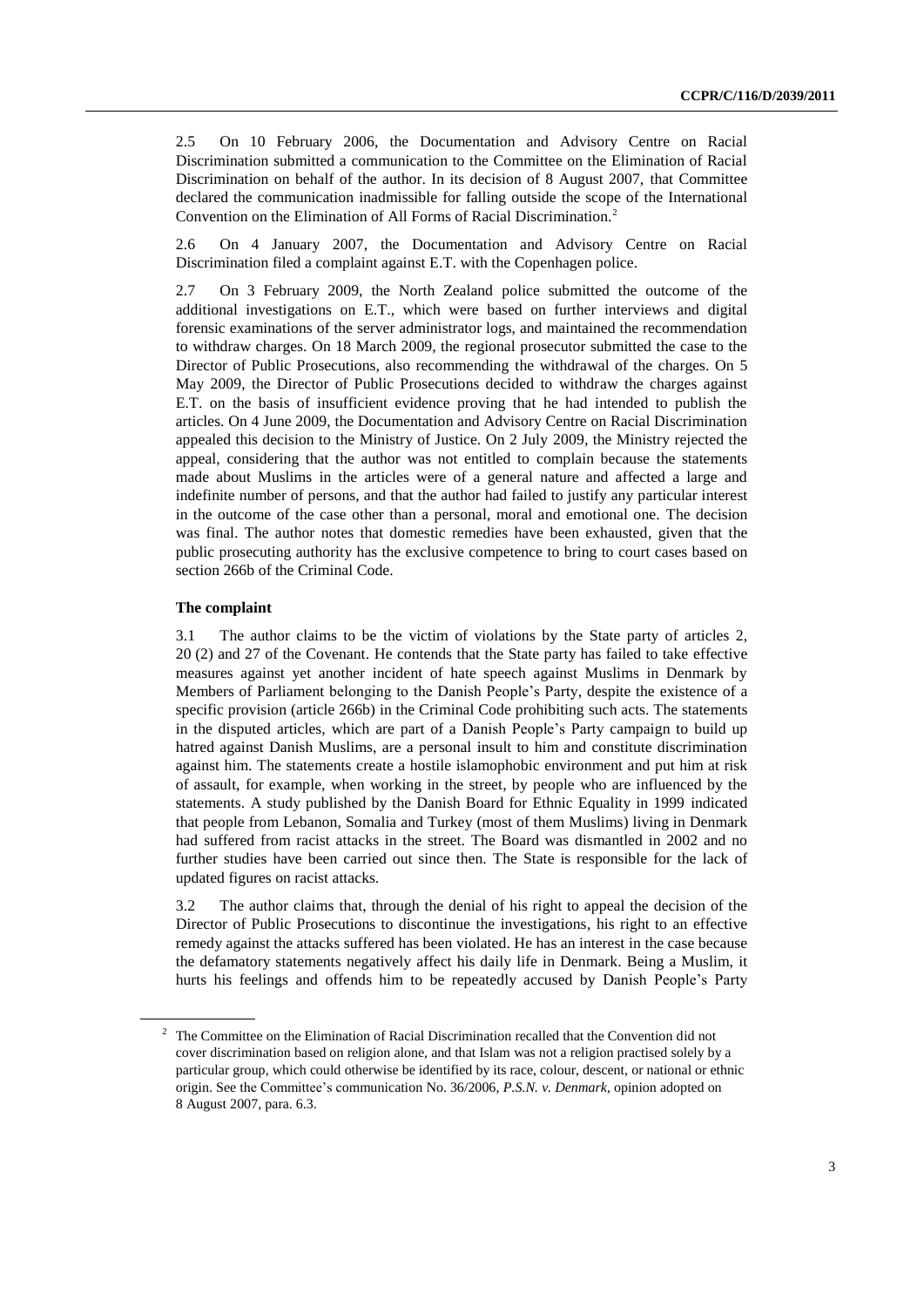members of having committed crimes; it prevents him from being able to integrate into Danish society, puts him in danger of racist attacks and reduces his chances of being admitted into the Danish labour market or finding housing. He is a victim of those statements as a member of a group or class of persons, namely, Muslims living in Denmark, negatively affected by a decision. Furthermore, although some lower-ranking Danish People's Party members have been convicted for violations of section 266b of the Criminal Code, none of the leading members have been prosecuted. Such cases never reach the courts as they can only be brought by public prosecutors.

### **State party's observations on admissibility and the merits**

4.1 In a communication dated 12 October 2011, the State party notes that article 20 of the Covenant establishes an obligation to enact legislation prohibiting the advocacy of national, racial or religious hatred and, therefore, that provision cannot be invoked under the Optional Protocol as it cannot be interpreted as providing for direct protection for individuals. The State party adds that the Committee still has not made a determination on the applicability of article 20 to individual cases. $3$ 

4.2 The State party contends that the author failed to sufficiently substantiate his claim under article 20 for the purposes of admissibility. Legislation has been put in place specifically criminalizing hate speech and making it an aggravating circumstance when the conduct is considered as propaganda. Additionally, a reporting scheme has been established by the Danish Prosecution Service to ensure uniform charging practices nationally and to supervise the processing of cases regarding alleged violations of section 266b of the Criminal Code. In this regard, special updated guidelines have been adopted by the Director of Public Prosecutions in instruction No. 2/2011. 4 In the present case, police and public prosecutors took effective action against the incidents of alleged hate speech reported by the author and investigated the matter properly and thoroughly, including through various interviews and digital forensic investigations of the server data. In order to convict a person of hate speech, it is necessary to prove intent to show hatred, which could not be proven in the present case. There have been several prosecutions for violations of section 266b of the Criminal Code in cases of statements by politicians relating to Muslims and/or Islam, including propaganda activities.<sup>5</sup>

4.3 Concerning the author's claim under article 27 of the Covenant, the State party contends that the author failed to explain in which manner that article was relevant to the present case. The decision not to prosecute on the basis of Ms. Frevert's website did not deprive Muslims of their right to enjoy their own culture or to profess and practise their own religion.

4.4 With regard to the author's claim under article 2 of the Covenant, the State party argues that such provision does not provide for an independent protection but must be invoked together with other substantive provisions of the Covenant. Given that the author failed to substantiate his claims under articles 20 and 27, his claim under article 2 should also be declared inadmissible as unsubstantiated. Furthermore, article 2 does not grant the author or his representative a right to appeal an administrative decision as it is usually only

<sup>3</sup> The State party cites, in that regard, communication No. 1570/2007, *Vassilari et al. v. Greece*, Views adopted on 19 March 2009.

<sup>4</sup> Instruction No. 2/2011 of 14 September 2011 of the Director of Public Prosecutions on processing cases of violation of section 266b of the Criminal Code and the Act on prohibition of differential treatment based on race and cases in which section 81 (1) (vi) of the Criminal Code might apply.

 $5$  The State party cites the example of a member of the Danish People's Party who was convicted on 3 December 2010 by the District Court of Randers for a breach of article 266b, namely, for making racially offensive comments in the course of a political debate.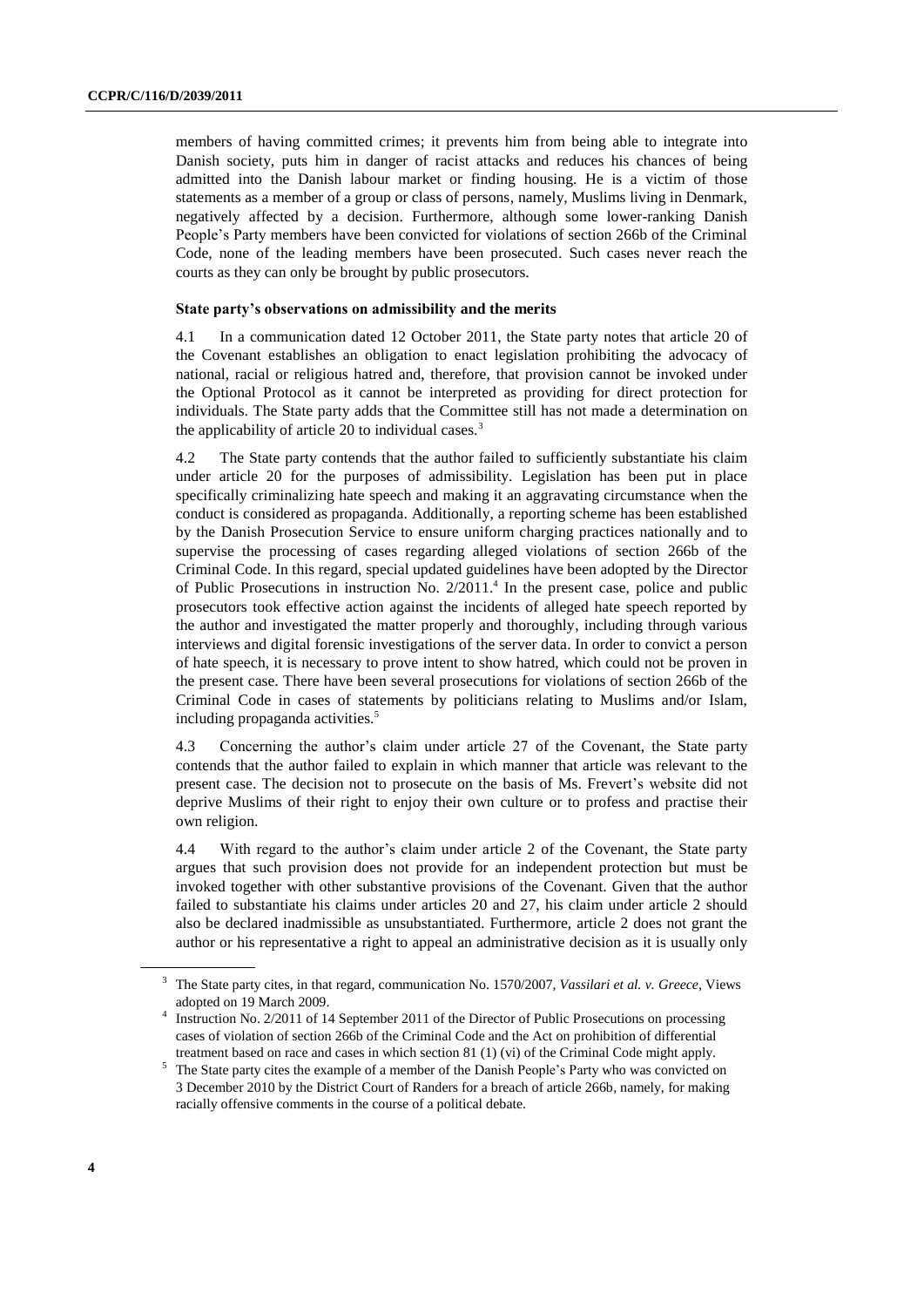the "victims" who are entitled to appeal a decision regarding criminal prosecution to a higher-level administrative body. Pursuant to section 721 of the Danish Administration of Justice Act, criminal charges may be withdrawn where it is considered that conviction cannot be expected or where the proceedings will entail difficulties, costs or trial periods that are not commensurate with the sanction. If the Director of Public Prosecutions decides not to press charges, those who are presumed to be the victims or to have a special interest in the case are notified of that decision in order to allow them to appeal against it. In the present case, both the public prosecutor and the Ministry of Justice found that the author was not a victim within the meaning of section 266b of the Criminal Code and did not have an essential, direct, individual and legal interest in the outcome of the case such that he could be considered as entitled to appeal.

4.5 The State party contends that the communication is also inadmissible on the ground of non-exhaustion of domestic remedies because the author could have filed a criminal complaint against Ms. Frevert and E.T. for the allegedly defamatory statements under section 267 of the Criminal Code, which prohibits defamatory statements, including racist statements. The offenses under section 267 are subject to private prosecution, as established in section 275 of the Criminal Code. <sup>6</sup> The State party invokes the Committee's decision of inadmissibility in *Ahmad and Abdol-Hamid v. Denmark*<sup>7</sup> to support that, in cases such as the present one, authors are required to institute proceedings under sections 267 and 275 (1) of the Criminal Code in order to exhaust domestic remedies.

### **Authors' comments on the State party's observations**

5.1 In a communication dated 28 November 2011, the author submitted his comments on the State party's observations on admissibility and the merits. The author challenges the State party's statement that article 20 (2) does not provide for individual protection. In the case invoked by the State party (*Vassilari et al. v. Greece*), the Committee did not make a determination in that regard. It would weaken the protection of minority groups if victims could not invoke violations of their rights under articles 20 and 27 before the Human Rights Committee.

5.2 The statements contained in the disputed articles were aimed to create among the Danish population fear of the religious minority group of Muslims. The statements also constituted incitement to adopt a policy of deportation of Muslim criminals to serve their prison sentences in Russian prisons. Whether the articles mentioned ethnicity or only religion was irrelevant since the police and prosecution authorities could investigate and press charges under the Criminal Code either way. Members of religious minorities should be protected not only in the law but also in the effective application of the law through the provision of protection against hate crimes. The author notes that article 20 (2) constitutes a limitation on freedom of speech as established by the Committee in its general comment No. 34 (2011) on the freedoms of opinion and expression.

<sup>&</sup>lt;sup>6</sup> Section 267 (1) of the Criminal Code provides the following: "Any person who violates the personal honour of another by offensive words or conduct or by making or spreading allegations of an act likely to disparage him in the esteem of his fellow citizens shall be liable to a fine or to imprisonment for a term not exceeding four months."

Section 275 of the Criminal Code establishes the following: "The offences set out in this Part shall be subject to private prosecution, except for the offences referred to in sections … and 266b."

<sup>7</sup> See communication No. 1487/2006, *Ahmad and Abdol-Hamid v. Denmark*, decision of inadmissibility adopted on 1 April 2008, para. 6.2.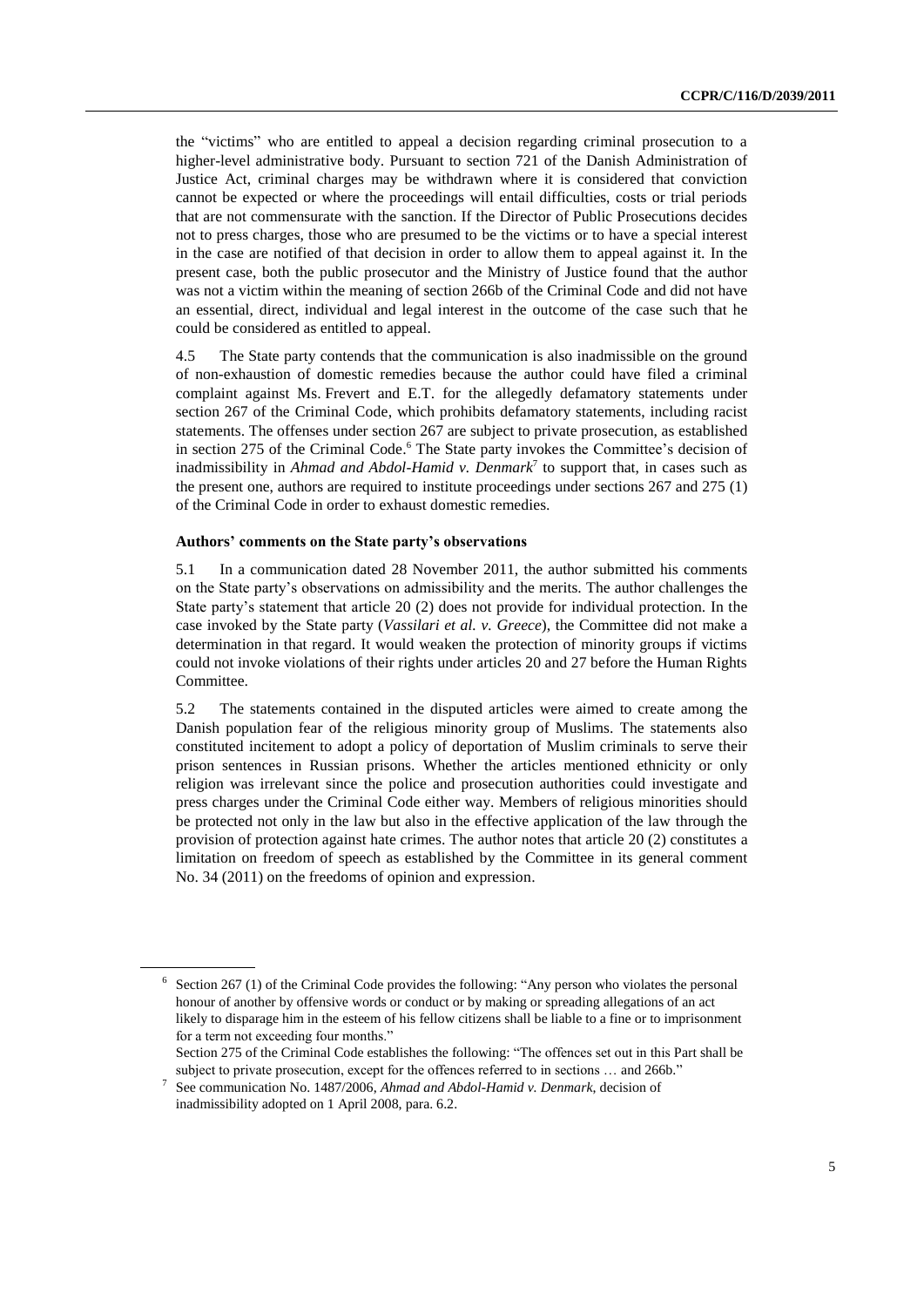5.3 The author contends that the propaganda published by E.T. to the effect that Muslims who have committed crimes should be deported and separated from the rest of the Muslim community in Denmark amounted to a violation of articles 20 and 27 of the Covenant.

5.4 The State party failed to ensure the author's right to redress owing to political, rather than legal, reasons. The author argues that the Government of Denmark was able to stay in power only due to the support of the Danish People's Party. The police dealt with the complaints filed against Ms. Frevert and E.T. in different ways. In the case against E.T., who is not a member of the Danish People's Party, the Regional Public Prosecutor asked for advice from the Director of Public Prosecutions, whereas in the case against Ms. Frevert, the Regional Public Prosecutor made the final decision. The author adds that instruction No. 2/2011, which the author claims was likely enacted as a response to the present case, allows the police to take an initial decision on whether to press charges; in the event of a positive decision, the case is forwarded to the Regional Prosecutors Office and, if the decision to press charges is maintained, the case would have to be examined by the Director of Public Prosecutions before it can be brought to court. In contrast, local police and/or prosecution authorities can adopt a final decision not to press charges under article 266b without such decision being confirmed by the highest prosecution authority.

5.5 Concerning the State party's claim regarding non-exhaustion of domestic remedies, the author notes that he could not be expected to file criminal complaints under section 267 of the Criminal Code since those would also have been declared inadmissible on the ground that he was considered to have a lack of direct interest in the case.

## **Additional submissions by the parties**

6.1 In a communication dated 25 January 2012, the State party challenges the author's statement that instruction No. 2/2011 was enacted a result of the present case. Guidelines for submission and reporting of cases under section 266b of the Criminal Code were issued in 1995 by the Director of Public Prosecutions, under instruction No. 4/1995, and later amended in 2006 and 2011.

6.2 With regard to the author's statement that prosecution procedures for Ms. Frevert and E.T. differed, the State party notes that such differentiation was owing to the fact that no charges were pressed against Ms. Frevert and, therefore, the Director of Public Prosecutions did not take any decision in that regard. Charges were, however, pressed against E.T., thus the Director of Public Prosecutions had to take a decision on that case. Proceedings were therefore carried out in accordance with the applicable guidelines referenced above.

6.3 Finally, the State party reiterates that politicians, including members of the Danish People's Party, have been convicted of violations of section 266b of the Criminal Code in several cases, the most recent case being the one referenced in the State party's previous submissions (see footnote 5 above).

6.4 In a communication dated 7 September 2012, the author insists on the lack of a uniform prosecution practice regarding section 266b of the Criminal Code. According to the author, if the Government of Denmark wants to ensure a uniform practice, all incidents of possible violations of section 266b should be submitted to the Director of Public Prosecutions in order for that office to decide on whether to prosecute those cases. Instead, local police and prosecution authorities can decide to discontinue investigations. However, if they decide to press charges, they must submit the case first to the regional prosecutor and then to the Director of Public Prosecutions, thereby making it more difficult to initiate criminal proceedings. Therein lay the problem with the case: local police and/or prosecution authorities were able to decide not to prosecute Ms. Frevert and were able to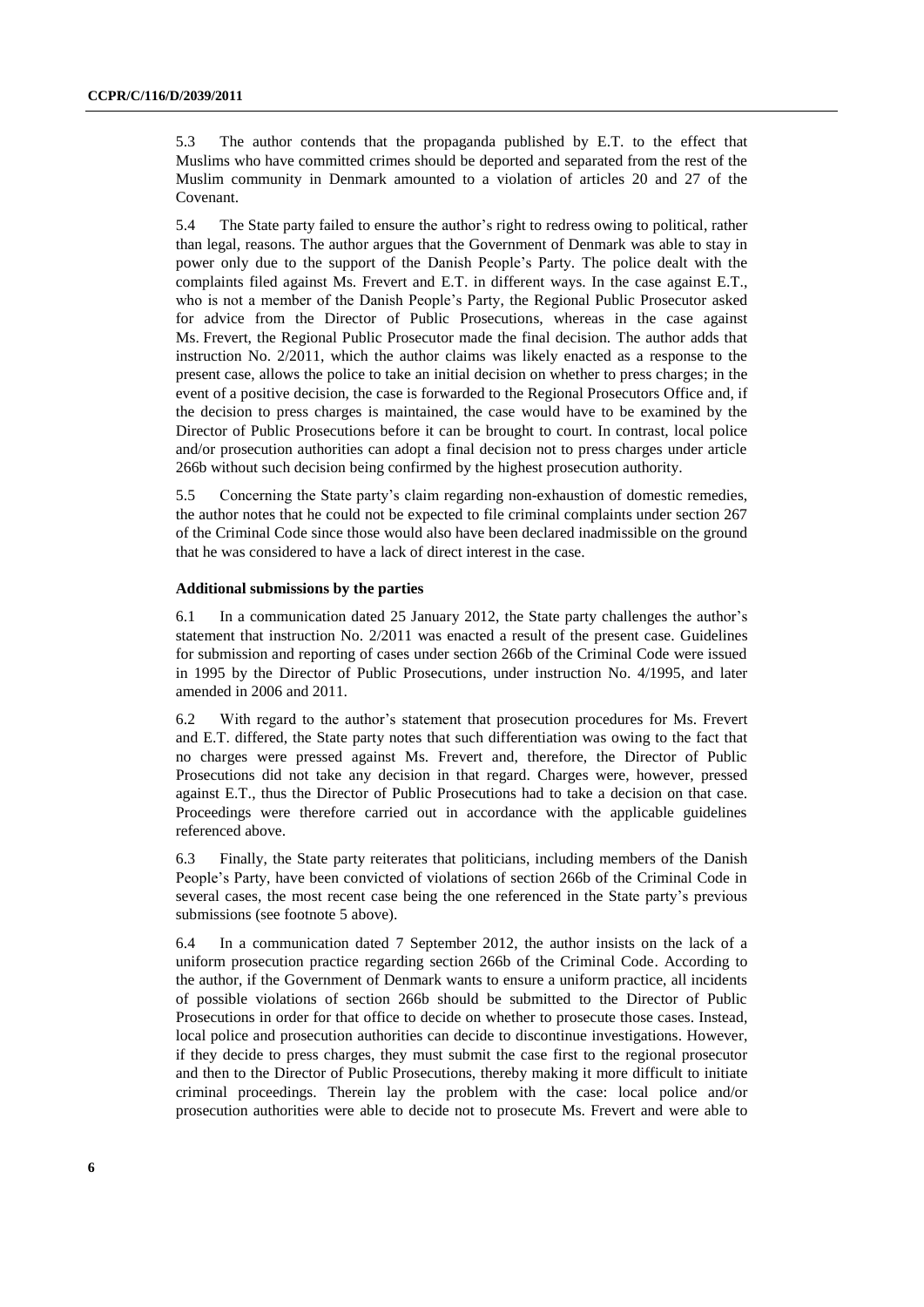make a final decision in that regard. On the contrary, in order to charge E.T., local authorities had to "ask for permission" from the regional prosecution office, which, in turn, had to ask the office of the Director of Public Prosecutions to make a decision that would eventually allow the case to go to court.

6.5 In a communication dated 19 October 2012, the State party challenges the author's statements regarding the procedure for cases of violation of section 266b of the Criminal Code. It notes that, according to the procedure established in instruction No. 2/2011, all cases of alleged violation of section 266b must be submitted to the Director of Public Prosecutions through the Regional Public Prosecutor. This applies whether or not the Commissioner of Police and/or the Regional Public Prosecutor finds that a prosecution should be instituted. This means that cases in which it is recommended to withdraw charges must also be submitted to the Director of Public Prosecutions. Contrary to the author's allegation, the Commissioner of Police cannot decide not to launch an investigation. Such a decision may be taken only by the Regional Public Prosecutor and appealed to the Director of Public Prosecutions. A copy of decisions taken by the Regional Public Prosecutor must be sent to the Director of Public Prosecutions in all cases to allow the Director to monitor the regional practice in this field, pursuant to section 2.4.2 of the above-mentioned instruction.<sup>8</sup>

#### **Issues and proceedings before the Committee**

7.1 Before considering any claim contained in a communication, the Committee must decide, in accordance with rule 93 of its rules of procedure, whether the claim is admissible under the Optional Protocol.

7.2 The Committee notes that a communication submitted on behalf of the author to the Committee on the Elimination of Racial Discrimination was declared inadmissible for falling outside the scope of the International Convention on the Elimination of All Forms of Racial Discrimination. The Committee has ascertained, as required under article 5 (2) (a) of the Optional Protocol, that the same matter is not being examined under another procedure of international investigation or settlement.

7.3 The Committee takes note of the State party's argument that domestic remedies have not been exhausted because the author did not file a complaint under section 267 of the Criminal Code, which prohibits defamatory statements, including racist statements. The Committee also takes note of the author's claim that criminal complaints under section 267 of the Criminal Code would also have been declared inadmissible. The Committee notes that according to the author his appeal against the withdrawal of charges against E.T. under section 266b had been rejected because the statements made about Muslims had been of a general nature affecting an indefinite number of persons and because the author had failed

<sup>8</sup> Section 2.4.1 of instruction No. 2/2011 establishes that all cases of violation of section 266b of the Criminal Code in which a charge has been preferred must be submitted to the Director of Public Prosecutions through the Regional Public Prosecutor together with a recommendation on the question of prosecution.

Section 2.4.2 of instruction No. 2/2011 establishes that cases where the Commissioner of Police finds that a report of an alleged violation of section 266b should be dismissed or where no basis is found for continuing the investigation must be submitted to the Regional Public Prosecutor together with a recommendation stating why the report should be dismissed or the investigation discontinued. If the Regional Public Prosecutor endorses the recommendation, the Commissioner of Police must notify the persons presumed to have a reasonable interest therein of the decision as soon as possible and provide guidelines on the right of appeal. It must appear that the decision can be appealed to the Director of Public Prosecutions. The Director of Public Prosecutions must be notified of all cases in which a report lodged with the police is dismissed.